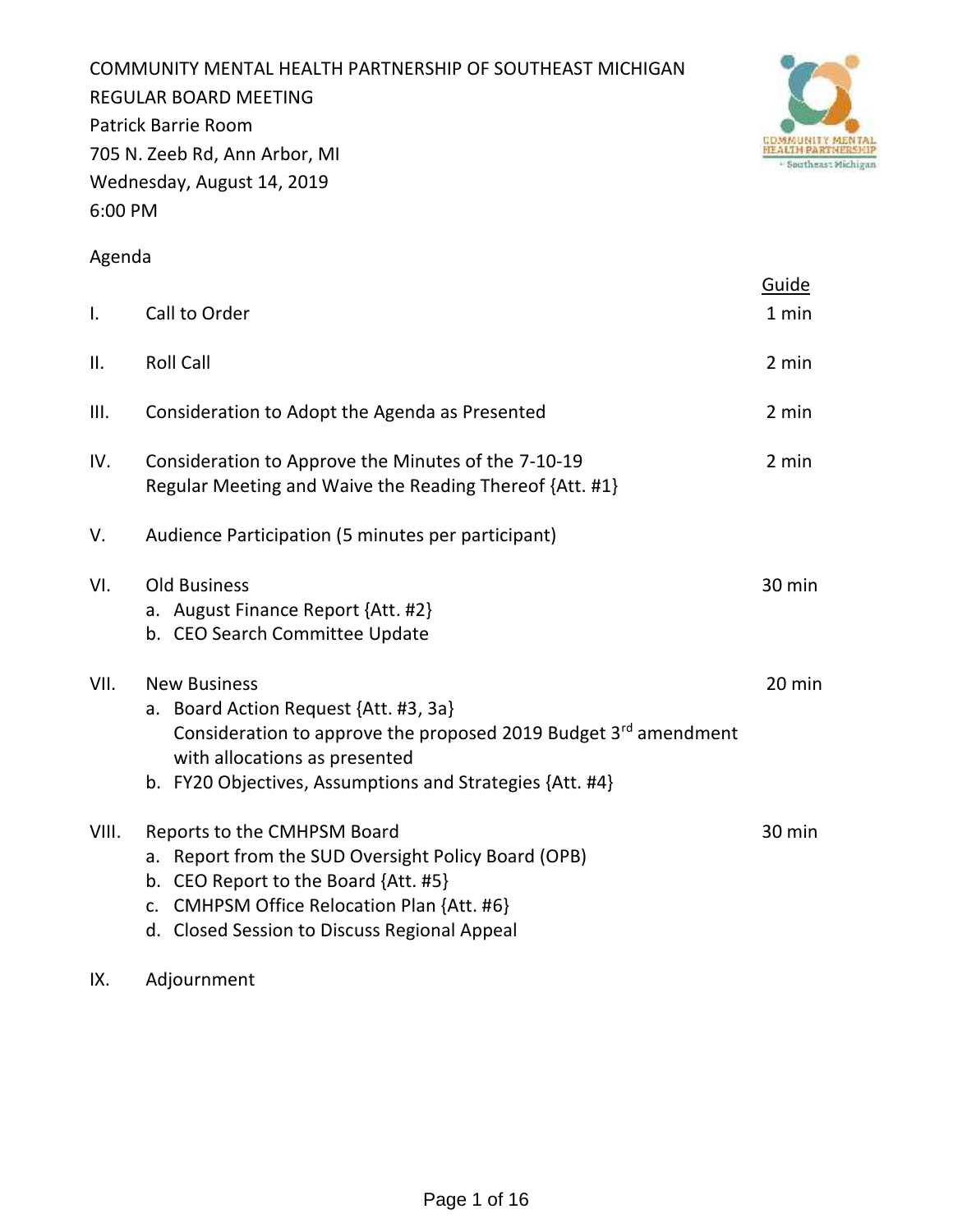# **COMMUNITY MENTAL HEALTH PARTNERSHIP OF SOUTHEAST MICHIGAN REGULAR BOARD MEETING MINUTES July 10, 2019**



- **Members Present:** Judy Ackley, Greg Adams, Bob King, Sandra Libstorff, Charles Londo, Sharon Slaton, Caroline Richardson, Ralph Tillotson
- **Members Absent:** Charles Coleman, Susan Fortney, Roxanne Garber, Gary McIntosh, Katie Scott
- **Staff Present:** Kathryn Szewczuk, Stephannie Weary, Lisa Jennings, James Colaianne, Suzanne Stolz, Connie Conklin, Nicole Adelman, Dana Darrow
- **Others Present:** Laurie Lutomski, Kathy Homan
	- I. Call to Order Meeting called to order at 6:00 p.m. by Board Chair C. Londo.
	- II. Roll Call A quorum of members present was confirmed.
- III. Consideration to Adopt the Agenda as Presented

#### **Motion by R. Tillotson, supported by S. Slaton, to approve the agenda Motion carried**

- Addition to New Business: Proposed Deficit Elimination Plan
- IV. Consideration to Approve the Minutes of the June 12, 2019 Regular Meeting and Waive the Reading Thereof

#### **Motion by B. King, supported by G. Adams, to approve the minutes of June 12, 2019 Regular Meeting and waive the reading thereof Motion carried**

V. Audience Participation None

# VI. Old Business

- a. July Finance Report
	- S. Stolz presented. Discussion followed.
- b. CEO Search Committee Update
	- The committee intends to survey employees to determine what they want in their CEO. The committee will also include 1 PIHP employee, who will be selected at random.
- c. Regional Communication to Legislators
	- J. Colaianne shared a written communication drafted by the ROC that will be sent to the governor regarding the current financial crisis within the mental health system.
	- All 10 PIHP directors will submit a letter together in support of the current system.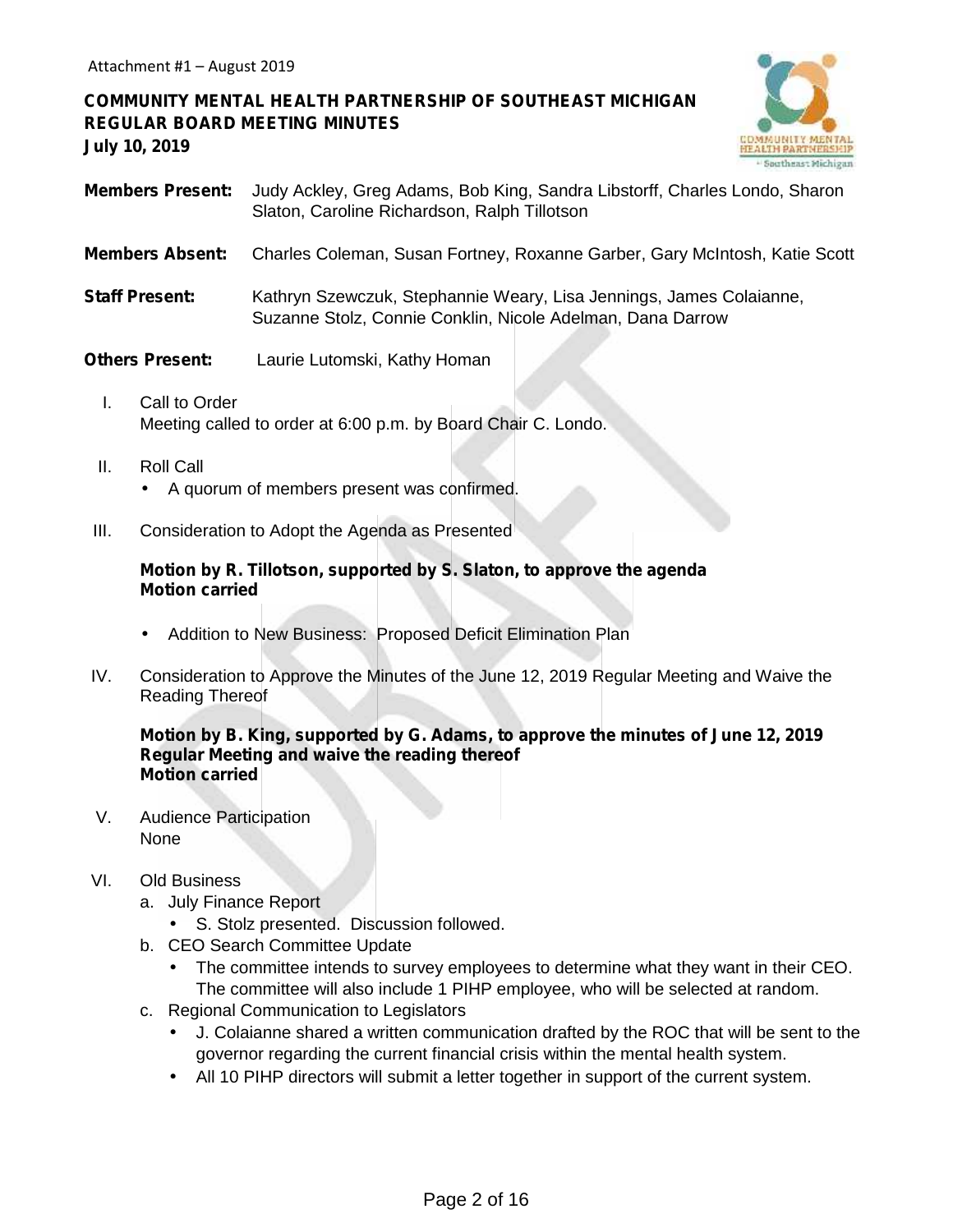As part of the millage investments, Washtenaw funded a position to be focused just on grassroots advocacy and organization. The position will also work with the other 3 counties for more coordinated efforts.

## VII. New Business

- a. Proposed Deficit Elimination Plan
	- S. Stolz presented. Discussion followed.
	- B. King requested that explanation section of the resolution indicate "2018 deficit."
	- $\overline{C}$ . Richardson suggested adding a line the resolution language that indicates the funds that are related to the lawsuit settlement.

#### **Motion by R. Tillotson, supported by J. Ackley, to approve the proposed Deficit Elimination Plan Resolution as amended Motion carried**

| Ackley  | Yes    | Libstorff       | Yes    |
|---------|--------|-----------------|--------|
| Adams   | Yes    | Londo           | Yes    |
| Coleman | Absent | <b>McIntosh</b> | Absent |
| Fortney | Absent | Richardson      | Yes    |
| Garber  | Absent | <b>Scott</b>    | Absent |
| King    | Yes    | Slaton          | Yes    |
|         |        | Tillotson       | Yes    |

- VIII. Reports to the CMHPSM Board
	- a. Report from the SUD Oversight Policy Board
		- N. Adelman provided an overview of the discussion and decisions that occurred at the most recent OPB meeting (see minutes in Regional Board packet for details).
	- b. CEO Report to the Board
		- J. Colaianne submitted a written report that included updates on CMHPSM operations, the Region, and the state (see report in Regional Board packet for details).
	- c. CMHPSM Office Relocation Plan
		- J. Colaianne provided a status of the plan to move CMHPSM operations to a new site.

# IX. Adjournment

## **Motion by R. Tillotson, supported by C. Richardson, to adjourn the meeting Motion carried**

Meeting adjourned at 7:08 p.m.

\_\_\_\_\_\_\_\_\_\_\_\_\_\_\_\_\_\_\_\_\_\_\_\_\_\_\_\_\_\_\_\_\_ Judy Ackley, CMHPSM Board Secretary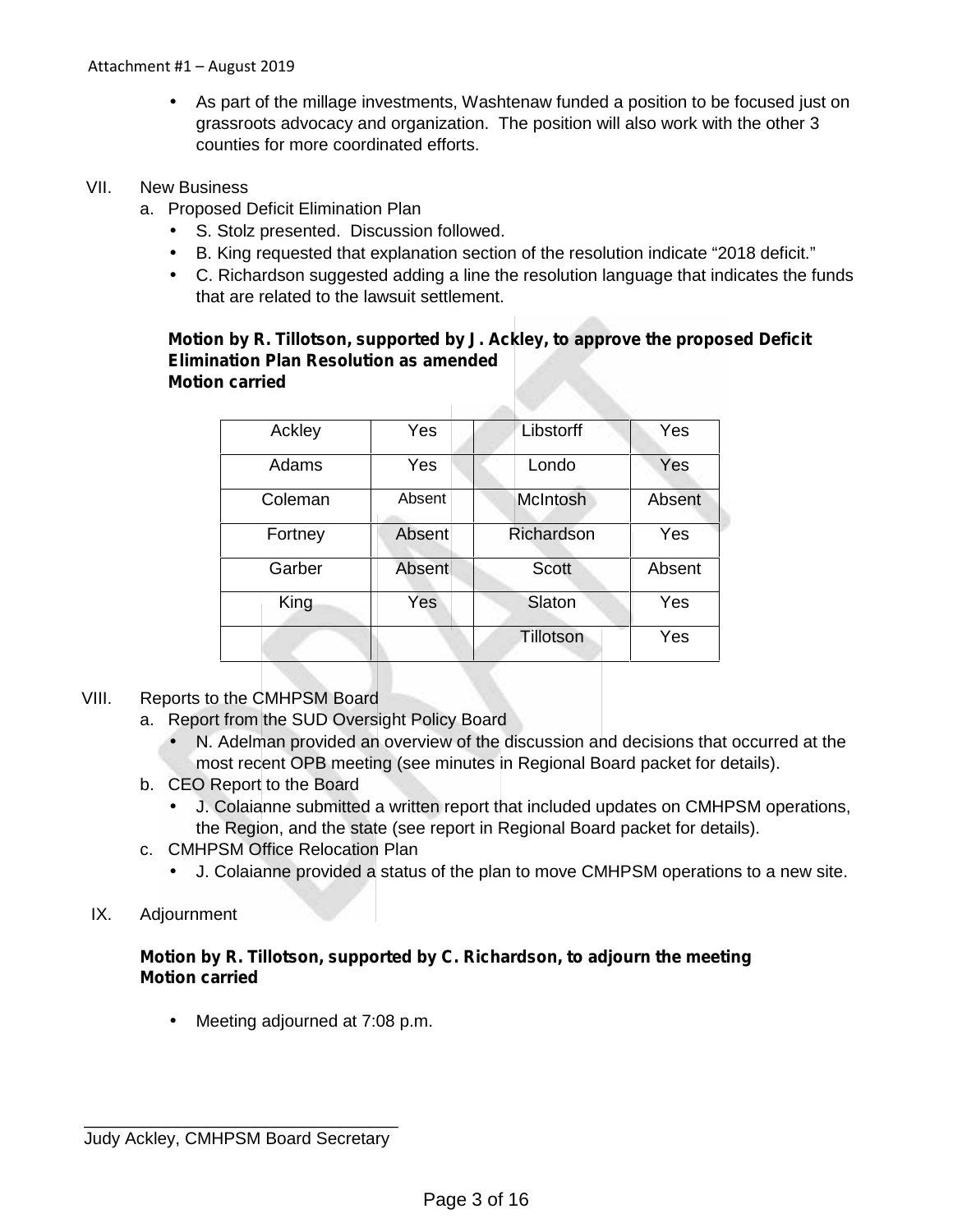

#### Summary of Revenues & Expenses by Fund Source:

- 1. Cost projections to date by the Affiliate Partners indicate there will not be enough Medicaid Funding to cover FY2019 needs.
- 2. Cost projections to date by Affiliate Partners indicate there will not be enough Healthy Michigan Plan funding for FY2019.
- 3. The SUD projections for Medicaid, Healthy Michigan Plan, Block Grant, PA2 funding and projected utilization of PA2 reserves indicates funding will be sufficient to cover FY2019 needs and is consistent with projections and delayed initiatives.

#### CMHPSM Strategies:

- 1. CMHPSM will continue to coordinate with the CMHSP's to review current year budgets and actual expenditures.
- 2. CMHPSM and the CMHSP's will continue revenue advocacy in relation to the FY19 rates and the FY20 rate setting with MDHHS.
- 3. CMHPSM in collaboration with the Regional Operations Committee is utilizing a shared decision model to monitor and balance FY19 expenditures to revenues including the shared risk corridor.
- 4. CMHPSM is monitoring the CMHSP expenditure overages. CMHPSM is working with the CMHSP's to ensure medically necessary care is being provided through appropriate utilization of resources in a cost effective and timely manner.
- 5. CMHPSM will utilize the most current payment data to monitor incoming revenues and to project revenues by trending traditional Medicaid Eligibles and HMP Enrollees.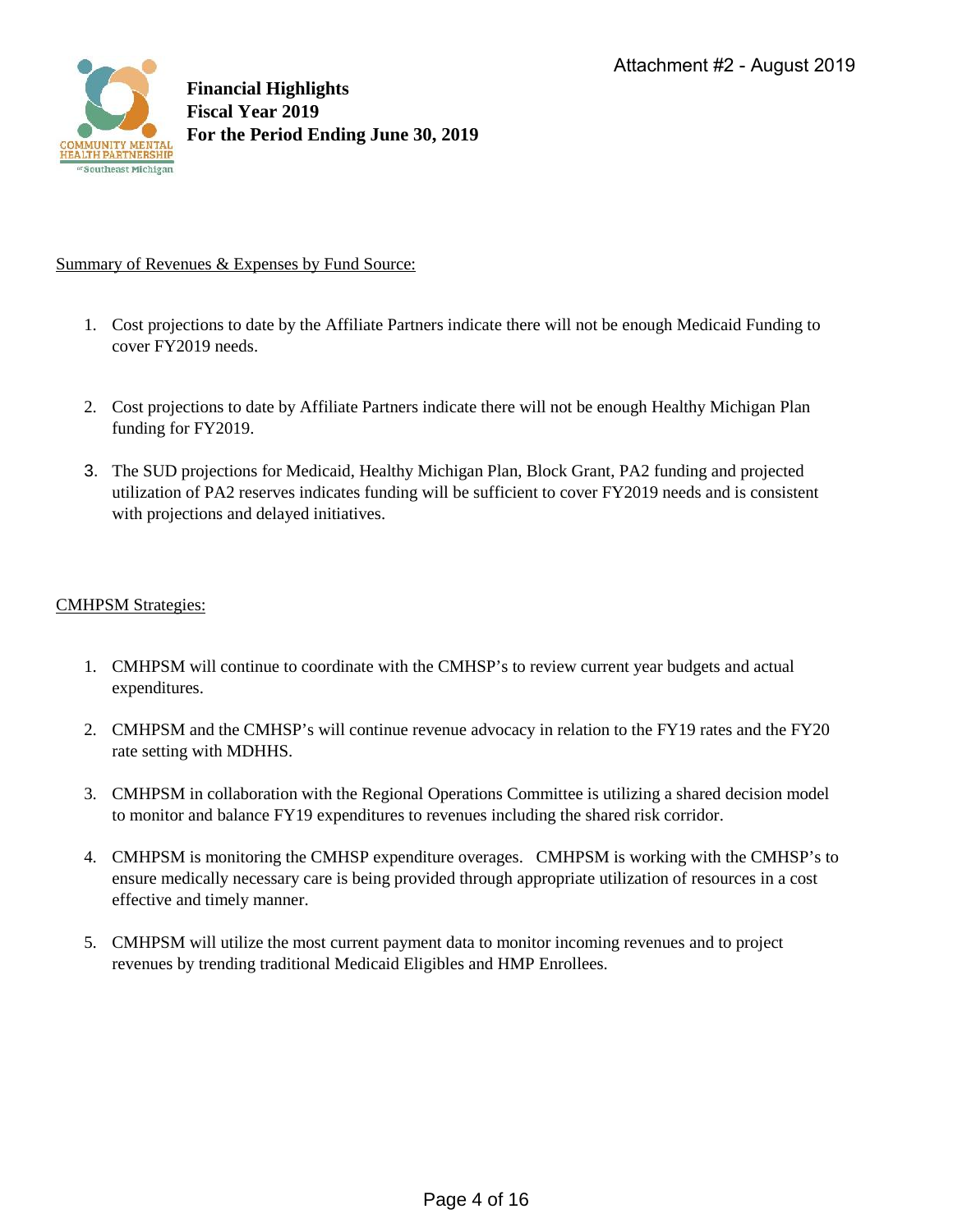# **Community Mental Health Partnership of Southeast Michigan Preliminary Statement of Revenues and Expenditures For the Period Ending June 30, 2019**

|                                                        |                              |                         |            |                         |      |                        |                                  | Percent                   |      |                               |     |                            |
|--------------------------------------------------------|------------------------------|-------------------------|------------|-------------------------|------|------------------------|----------------------------------|---------------------------|------|-------------------------------|-----|----------------------------|
|                                                        | 2nd Amend                    |                         |            |                         |      |                        |                                  | Variance                  |      |                               |     |                            |
|                                                        | <b>FY19</b>                  |                         |            | <b>Budget</b>           |      | <b>YTD</b>             | <b>YTD</b> Actual                | Actual                    |      | Projected                     |     | Projected                  |
|                                                        | <b>Budget</b>                |                         |            | to date                 |      | Actual                 | $O/(U)$ Budget                   | to Budget                 |      | <b>YTD</b>                    |     | $O/(U)$ Budget             |
| <b>Operating Revenue</b>                               |                              |                         |            |                         |      |                        |                                  |                           |      |                               |     |                            |
| Medicaid Capitation SP/B3                              |                              | 87,280,931              |            | 65,460,698              |      | 67,265,299             | 1,804,601                        | 2.68%                     |      | 89,687,066                    |     | 2,406,135                  |
| Medicaid Capitation HSW                                |                              | 43,998,199              |            | 32,998,649              |      | 32,890,956             | (107, 693)                       | $-0.33%$                  |      | 43,854,608                    |     | (143, 591)                 |
| Performance Based Incentive Pool                       |                              | 1,499,519               |            | 1,124,639               |      | 1,124,639              |                                  | 0.00%                     |      | 1,499,519                     |     |                            |
| Medicaid SUD Capitation                                |                              | 2,427,015               |            | 1,820,261               |      | 1,805,948              | (14, 314)                        | $-0.79%$                  |      | 2,407,930                     |     | (19,085)                   |
| Healthy Michigan Plan                                  |                              | 10,204,910              |            | 7,653,683               |      | 9,197,229              | 1,543,546                        | 16.78% 1                  |      | 12,262,972                    |     | 2,058,062                  |
| Healthy Michigan Plan SUD                              |                              | 4,427,786               |            | 3,320,840               |      | 3,299,208              | (21, 632)                        | $-0.66%$                  |      | 4,398,944                     |     | (28, 842)                  |
| Autism                                                 |                              | 9,480,753               |            | 7,110,565               |      | 7,105,714              | (4, 851)                         | $-0.07%$                  |      | 9,474,285                     |     | (6, 468)                   |
| <b>SUD Community Block Grant</b>                       |                              | 6,660,943               |            | 4,995,707               |      | 4,995,707              |                                  | 0.00%                     |      | 6,660,943                     |     |                            |
| <b>Block Grants</b>                                    |                              | 550,000                 |            | 412,500                 |      | 214,274                | (198, 227)                       | $-92.51\%$ 2              |      | 285,698                       |     | (264, 302)                 |
| SUD PA2 - Cobo Tax Revenue                             |                              | 1,860,059               |            | 1,395,044               |      | 1,395,044              |                                  | 0.00%                     |      | 1,860,059                     |     |                            |
| SUD PA2 - Cobo Tax Use of Reserv                       |                              | 1,564,432               |            | 1,173,324               |      | 1,173,324              | ÷                                | 0.00%                     |      | 1,564,432                     |     |                            |
| <b>Local Match</b>                                     |                              | 1,577,780               |            | 1,183,335               |      | 1,183,335              |                                  | 0.00%                     |      | 1,577,780                     |     |                            |
| Other Revenue                                          |                              | 331,920                 |            | 248,940                 |      | 242,364                | (6,576)                          | $-2.71\%$ 3               |      | 323,153                       |     | (8,767)                    |
| Anticipated Medicaid Revenue                           |                              | 13,868,008              |            | 10,401,006              |      |                        | (10, 401, 006)                   |                           | $-4$ | 13,868,008                    |     |                            |
| <b>Total Revenue</b>                                   | $\mathbf{\$}$<br>185,732,255 |                         | \$         | 139,299,191             | \$   | 131,893,041            | \$<br>(7,406,150)                | $-5.62%$                  |      | \$189,725,396                 | \$  | 3,993,141                  |
|                                                        |                              |                         |            |                         |      |                        |                                  |                           |      |                               |     |                            |
| <b>Funding For CMHSP Partners</b>                      |                              |                         |            |                         |      |                        |                                  |                           |      |                               |     |                            |
| Lenawee CMHSP                                          |                              | 18,400,108              |            | 13,800,081              |      | 14,118,890             | 318,809                          | 2.26%                     |      | 18,400,108                    |     | 425,078                    |
| <b>Livingston CMHSP</b>                                |                              | 29,238,050              |            | 21,928,538              |      | 21,363,043             | (565, 494)                       | $-2.65%$                  |      | 29,238,050                    |     | (753,992)                  |
| Monroe CMHSP                                           |                              | 31,881,500              |            | 23,911,125              |      | 21,791,454             | (2,119,671)                      | $-9.73\%$ 5               |      | 31,881,500                    |     | (2,826,228)                |
| <b>Washtenaw CMHSP</b>                                 |                              | 78,723,853              |            | 59,042,890              |      | 52,489,049             | (6,553,840)                      | $-12.49\%$ 5              |      | 78,723,853                    |     | (8,738,454)                |
| <b>Total Funding For CMHSP Partners \$</b>             | 158,243,511                  |                         | \$         | 118,682,633             | \$   | 109,762,436            | \$<br>(8,920,197)                | $-8.13%$                  |      | \$158,243,511                 |     | \$ (11,893,596)            |
| <b>Funding For SUD Services</b>                        |                              |                         |            |                         |      |                        |                                  |                           |      |                               |     |                            |
| Lenawee County                                         |                              | 2,118,015               |            | 1,588,511               |      | 1,618,435              | 29,924                           | 1.85% 6                   |      | 2,157,914                     |     | 39,899                     |
| <b>Livingston County</b>                               |                              | 2,870,825               |            | 2,153,119               |      | 1,653,874              | (499, 245)                       | $-30.19\%$ 6              |      | 2,205,165                     |     | (665, 660)                 |
| Monroe County                                          |                              | 2,669,660               |            | 2,002,245               |      | 1,675,707              | (326, 538)                       | $-19.49\%$ 6              |      | 2,234,276                     |     | (435, 384)                 |
| Washtenaw County                                       |                              |                         |            |                         |      |                        |                                  |                           |      |                               |     |                            |
| <b>Total Funding For SUD Services</b>                  | \$                           | 7,988,563<br>15,647,063 | $\cdot$ \$ | 5,991,422<br>11,735,297 | \$   | 4,790,702<br>9,738,718 | \$<br>(1,200,721)<br>(1,996,579) | $-25.06\%$ 6<br>$-20.50%$ |      | 6,387,602<br>\$<br>12,984,958 | \$  | (1,600,961)<br>(2,662,105) |
|                                                        |                              |                         |            |                         |      |                        |                                  |                           |      |                               |     |                            |
| <b>Other Contractual Obligations</b>                   |                              |                         |            |                         |      |                        |                                  |                           |      |                               |     |                            |
| <b>Hospital Rate Adjuster</b>                          |                              | 2,943,755               |            | 2,207,816               |      | 3,156,076              | 948,260                          | 30.05% 7                  |      | 4,208,101                     |     | 1,264,346                  |
| <b>Insurance Provider Assessment Tax</b>               |                              | 1,456,827               |            | 1,092,620               |      | 1,325,107              | 232,487                          | 17.54% 8                  |      | 1,766,809                     |     | 309,982                    |
| Local Match                                            |                              | 1,577,780               |            | 1,183,335               |      | 1,183,335              |                                  | 0.00%                     |      | 1,577,780                     |     |                            |
| <b>Total Other Costs</b>                               | \$                           | 5,978,362 \$            |            | 4,483,772               | \$   | 5,664,518              | \$<br>1,180,746                  | 20.84%                    |      | \$<br>7,552,691               | \$  | 1,574,329                  |
| <b>CMHPSM Administrative Costs</b>                     |                              |                         |            |                         |      |                        |                                  |                           |      |                               |     |                            |
| Salary & Fringe                                        |                              | 2,383,701               |            | 1,787,776               |      | 1,516,469              | (271, 306)                       | $-17.89\%$ 9              |      | 2,021,959                     |     | (361,742)                  |
|                                                        |                              |                         |            |                         |      |                        |                                  |                           |      |                               |     |                            |
| <b>Administrative Contracts</b>                        |                              | 1,714,002               |            | 1,285,502               |      | 1,269,817              | (15,684)                         | $-1.24%$                  |      | 1.693.090                     |     | (20,912)                   |
| <b>Board Expense</b>                                   |                              | 2,750                   |            | 2,063                   |      | 2,123                  | 61                               | 2.87%                     |      | 2,831                         |     | 81                         |
| All Other Costs<br><b>Total Administrative Expense</b> | \$                           | 263,347<br>4,363,800 \$ |            | 197,510<br>3,272,850    | \$   | 180,937<br>2,969,347   | \$<br>(16, 573)<br>(303,503)     | $-9.16\%$ 10<br>$-10.22%$ |      | 241,249<br>\$<br>3,959,129    | -\$ | (22,098)<br>(404, 671)     |
|                                                        |                              |                         |            |                         |      |                        |                                  |                           |      |                               |     |                            |
| <b>Risk Reserve Provision</b>                          | \$                           | 1,499,519               | \$         | 1,124,639 \$            |      | 1,124,639              |                                  | $\blacksquare$            |      | \$<br>1,499,519 \$            |     |                            |
| <b>Total Expense</b>                                   | \$185,732,255                |                         |            | \$139,299,191           |      | \$129,259,659          | \$ (10,039,532)                  | $-7.77%$                  |      | \$184,239,808                 |     | \$(13,386,043)             |
|                                                        |                              |                         |            |                         |      |                        |                                  |                           |      |                               |     |                            |
| Revenues over (under) Expenditures \$                  |                              |                         | $-$ \$     |                         | - \$ | 2,633,382 \$           | 2,633,382                        |                           |      | 5,485,588<br>\$               |     | \$17,379,184               |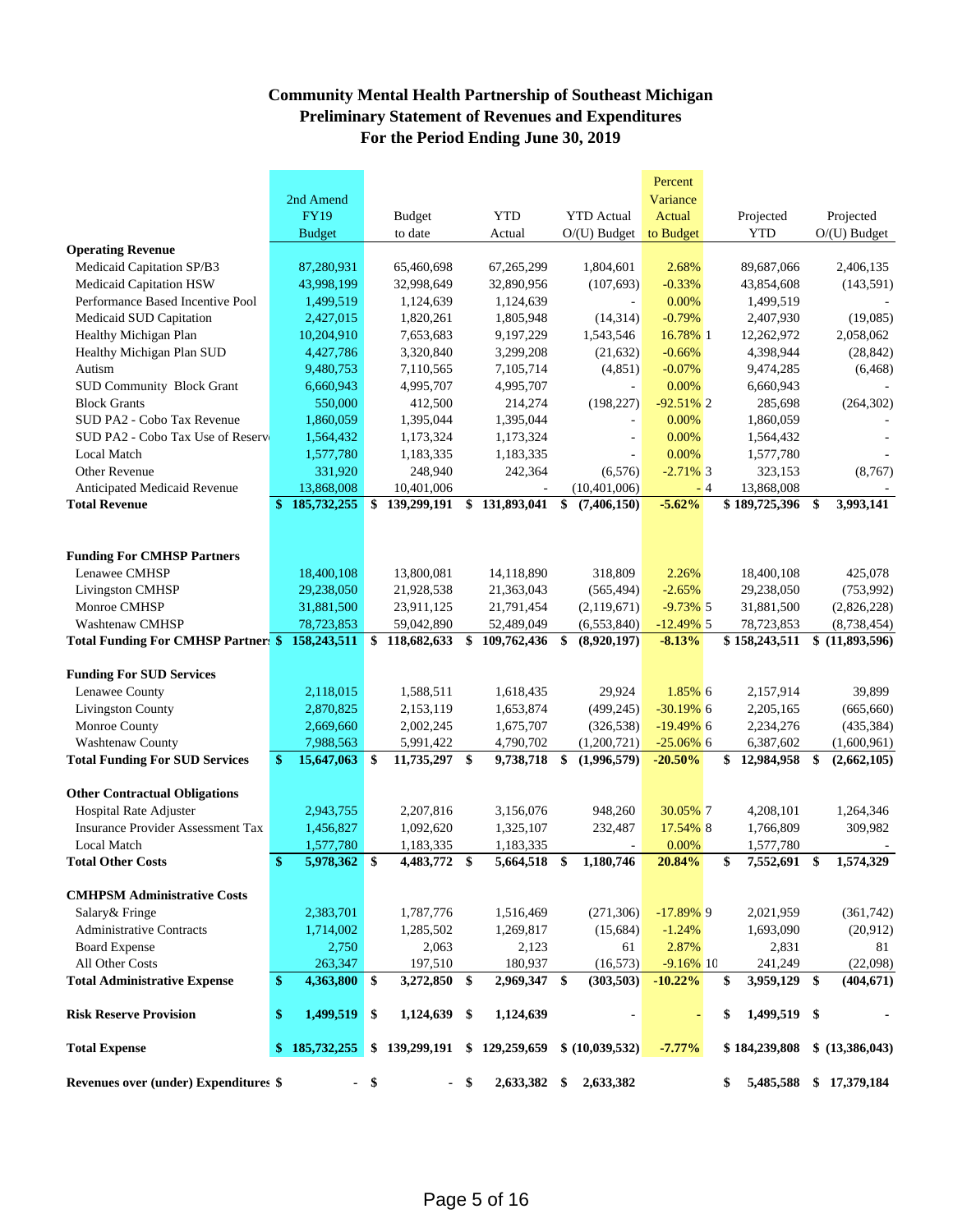## **For the Period Ending June 30, 2019 Community Mental Health Partnership of Southeast Michigan Preliminary Statement of Revenues and Expenditures Notes**

- 1 Healthy Michigan is over budget due to the Hospital Rate Adjuster being received and paid by fund source based on actual utilization.
- 2 PMTO and Club House block grand funding is a pass through to CMHSP's. Gambling Prevention was implemented late in the year. Revenue under budget correlates with administrative contract expenditures under budget. Budgets will be amended to reflect finalized grant funding.
- 3 Other revenue under budget due to vacant SIS assessor position and contracted assessments. Revenue is based on billings of SIS assessor expenditures. The revenue under budget correlates with administrative contract and administrative wages under budget.
- 4 Anticipated Medicaid Revenue was been amended to reflect the funding projected to provide sufficient support to provide all medically necessary services for those Medicaid entitled beneficiaries. Receipt of funding is not known.
- 5 See attached for narratives required by the Financial Stability & Risk Reserve Management Policy of a 5% variance. Actual to date for the CMHSP's is distribution of available funding to date. Please see Distribution Analysis attached. Budgets will be amended to reflect the current CMHSP projections.
- 6 SUD Block grant programs and PA2 initiatives are not fully implemented, most specifically State Opioid Response, State Targeted Response and Innovative Strategies. Budget amends will be presented for FY19. Carry forward approvals are anticipated for unused special initiative SUD funding.
- 7 Hospital Rate Adjuster (HRA) is over budget due to increase of expenditures based on current data. The HRA is a pass through from MDHHS to the hospitals. This overage correlates with the Medicaid and Healthy Michigan Plan Revenue overage. An amendment to revenues and expenditures will be presented in the next budget amend.
- 8 The Insurance Provider Assessment (IPA) has been invoiced based on fiscal year 2017 enrollments for the 1st quarter of FY2019. Adjustments are anticipated due to higher than expected eligibles. The revenue budgets were increased to reflect these increased eligibles. The IPA expenditure budget will be adjusted as well to reflect the increased eligibles in the next amendment
- 9 Salary and wages under budget due to vacant positions.
- 10 Administrative contracts under budget due to timing, primarily contract expenditures in relation to the Block Grant Other, SIS assessment, STR, SOR and Gambling Prevention contracts.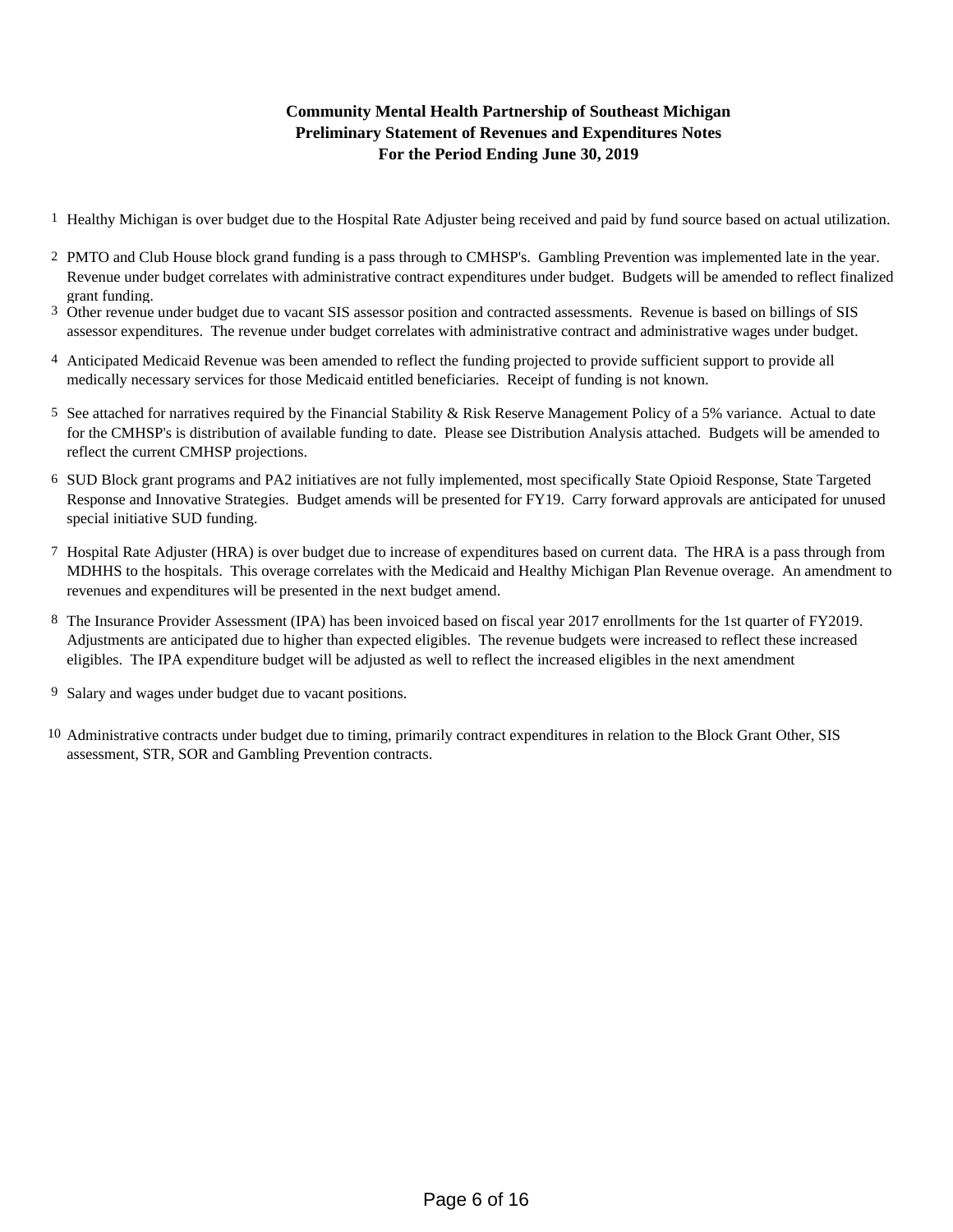

**CMHSP Financial Narratives Fiscal Year 2019 For the Period Ending June 30, 2019**

### **Monroe**

Monroe CMHA is projected to have \$30,019,807 in Medicaid and Healthy Michigan expenses for FY2019. This is over the revised allocation of \$26,813,843 by \$3,205,964. For Autism, we are projected to have \$1,861,669 in in expenses which is over \$186,179 from the revised allocation of \$1,675,490. These projections are based on the past two years actual expenses for contracted services for consumers which were roughly the same amount. Autism is based on the increase of autism consumers and services provided to them.

Monroe is aggressively looking at ways to reduce these costs where necessary. Also, the projection includes a possible increase of new consumers.

#### **Washtenaw**

Washtenaw is projecting a \$10 million shortfall in Medicaid and Healthy Michigan Plan revenue for fiscal year 2019. Continued pressure points are inpatient hospitalizations, as well as community living supports provided in licensed and un-licensed settings. Capacity constraints within our local community group homes have resulted in out of county high cost placements. Lack of available inpatient beds in our local hospitals has also resulted in out of county inpatient stays which tend to be more costly stays on average. Washtenaw continues to have a robust utilization review process for both inpatient and contracted services. At the request of the Washtenaw County CMH Board, a local taskforce group has been meeting for several months working to address the budgetary challenges and find ways of reducing the deficit without impacting consumer health and safety.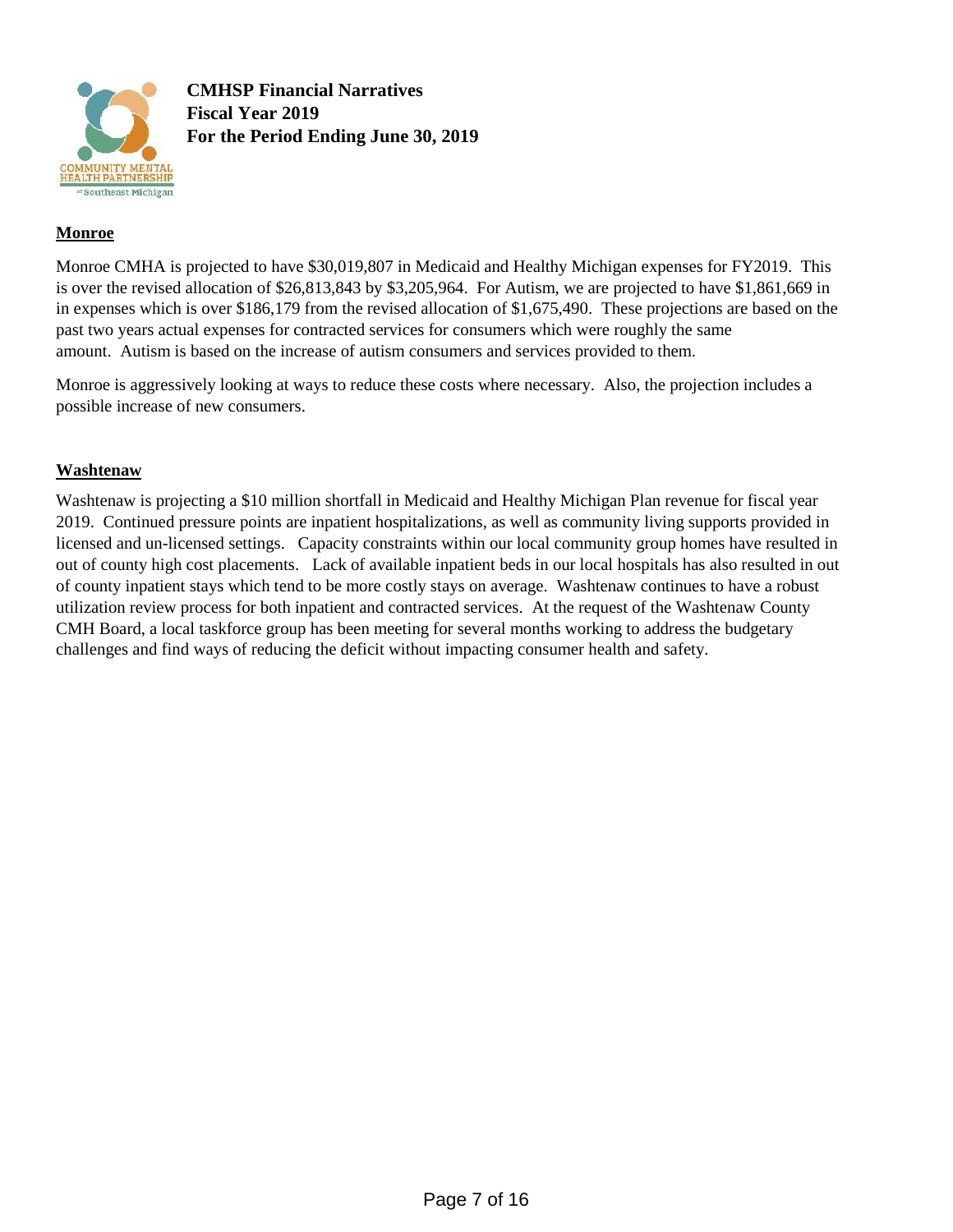#### **Community Mental Health Partnership of Southeast Michigan Received and Distributed by Fund Source FY 18/19**

| <b>State Plan/B3</b> Receipts              |                         | \$7,275,309             | \$7,262,790              | \$ 7,209,779             |                               | \$7,468,416 \$8,264,493 | \$7,183,395              | \$6,761,281             | \$ 8,744,605             |                            |      | $-$ \$                            | -S<br>$\mathbf{r}$              |        | $67,265,299$ *<br>- \$      |
|--------------------------------------------|-------------------------|-------------------------|--------------------------|--------------------------|-------------------------------|-------------------------|--------------------------|-------------------------|--------------------------|----------------------------|------|-----------------------------------|---------------------------------|--------|-----------------------------|
| <b>Distributions</b>                       |                         |                         |                          |                          |                               |                         |                          |                         |                          |                            |      |                                   |                                 |        |                             |
|                                            | Lenawee CMHSP           | 930,624                 | 950,544                  | 943,154                  | 976,938                       | 986,204                 | 1,069,039                | 998,962                 | 990,570                  | 989,349                    |      |                                   |                                 |        | 8,835,384                   |
|                                            | Livingston CMHSP        | 1,255,074               | 1,281,938                | 1,271,972                | 1,317,534                     | 1,330,031               | 1,441,746                | 1,345,143               | 1,335,919                | 1,334,272                  |      |                                   |                                 |        | 11,913,631                  |
| Monroe CMHSP                               |                         | 1,405,282               | 1,435,362                | 1,424,203                | 1,475,218                     | 1,489,211               | 1,614,295                | 1,508,098               | 1,495,800                | 1,493,959                  |      |                                   |                                 |        | 13,341,428                  |
|                                            | Washtenaw CMHSP         | 3,084,945               | 3,150,977                | 3,126,480                | 3,238,472                     | 3,269,189               | 3,543,781                | 3,280,604               | 3,283,662                | 3,279,613                  |      |                                   |                                 |        | 29, 257, 723                |
|                                            |                         | \$6,675,926             | \$6,818,821              | \$6,765,808              | \$7,008,162                   | \$7,074,635             | \$7,668,861              | \$7,132,807             | \$7,105,952              | $$7,097,194$ \ \$          |      | $\mathbf{s}$                      | $\mathbf{\hat{S}}$              |        | 63,348,165<br><sup>\$</sup> |
| <b>HSW</b><br>Receipts                     |                         | \$ 3,389,214            | \$3,943,530              | \$ 3.662,898             | \$ 3,478,019 \$ 3,719,221     |                         | \$3,508,057              | \$3,580,899             | \$ 3,427,795             |                            |      | $-5$                              | -S<br>$\overline{a}$            |        | 32,890,956<br>- \$          |
| <b>Distributions</b>                       |                         |                         |                          |                          |                               |                         |                          |                         |                          |                            |      |                                   |                                 |        |                             |
|                                            | Lenawee CMHSP           | 372,809                 | 381,538                  | 418,047                  | 415,530                       | 398,072                 | 395,729                  | 396,899                 | 386,189                  | 438,951                    |      |                                   |                                 |        | 3,603,763                   |
|                                            | Livingston CMHSP        | 588,074                 | 622,174                  | 589,533                  | 627,496                       | 638,929                 | 598,384                  | 612,209                 | 568,234                  | 728,590                    |      |                                   |                                 |        | 5,573,622                   |
| Monroe CMHSP                               |                         | 587,361                 | 590,851                  | 665,760                  | 642,598                       | 656,963                 | 597,014                  | 605,069                 | 577,433                  | 677,634                    |      |                                   |                                 |        | 5,600,683                   |
|                                            | Washtenaw CMHSP         | 1,787,760               | 1,965,023                | 1,943,069                | 1,998,151                     | 1,966,866               | 1,858,414                | 1,964,596               | 1,809,657                | 2,270,502                  |      |                                   |                                 |        | 17,564,038                  |
|                                            |                         | \$3,336,003             | \$3,559,586              | \$ 3,616,409             | \$3,683,775                   | \$ 3,660,830            | \$ 3,449,540             | \$3,578,773             | \$3,341,512              | $$4,115,678$ \;            |      | $-$ \$                            | $\mathbf{\hat{S}}$              |        | 32,342,106<br>- \$          |
| Autism<br>Receipts<br><b>Distributions</b> |                         | \$<br>785,998           | -S<br>794,195            | 789,286<br>- \$          | 784,892<br>- \$               | 807,013<br>-S           | 788,161<br>- \$          | 783,239<br>-S           | 785,774<br>- \$          | 787.157 \$<br>-S           |      | $-5$                              | -S<br>$\sim$                    | $-$ \$ | 7,105,714                   |
|                                            | Lenawee CMHSP           | 76,646                  | 77,207                   | 76,852                   | 76,430                        | 78,587                  | 76,748                   | 88,256                  | 64,531                   | 76,651                     |      |                                   |                                 |        | 691,909                     |
|                                            | <b>Livingston CMHSP</b> | 281,758                 | 283,821                  | 282,514                  | 280.963                       | 288,893                 | 282,134                  | 280,369                 | 281,288                  | 281,777                    |      |                                   |                                 |        | 2,543,515                   |
| Monroe CMHSP                               |                         | 150,276                 | 151,376                  | 150,679                  | 149,852                       | 154,081                 | 150,477                  | 149.535                 | 150,025                  | 150,286                    |      |                                   |                                 |        | 1,356,588                   |
|                                            | Washtenaw CMHSP         | 264,742                 | 266,681                  | 265,453                  | 263,995                       | 271,447                 | 265,096                  | 263,438                 | 264,301                  | 264,760                    |      |                                   |                                 |        | 2,389,913                   |
|                                            |                         | $\mathbb{S}$<br>773,422 | 779,085<br><sup>\$</sup> | 775,498<br>-S            | 771,240<br>- \$               | 793,008<br>-\$          | 774,455<br>- \$          | - \$<br>781,598         | 760,144<br>- \$          | 773,475 \$<br>-S           |      | $\mathbf{s}$                      | <sup>\$</sup><br>$\blacksquare$ | $-$ \$ | 6,981,924                   |
| HMP<br>Receipts<br><b>Distributions</b>    |                         | \$<br>855,219           | 847,573<br>-S            | 848,057<br>-S            | 861,374<br>\$                 | 859,377<br>- \$         | 851,849<br><sup>\$</sup> | \$<br>839,858           | 831,354<br>-\$           |                            |      | $-$ \$                            | -S<br>$\overline{a}$            | $-$ \$ | 9,197,229                   |
|                                            | Lenawee CMHSP           | 105,108                 | 110,600                  | 110,477                  | 112,396                       | 112,115                 | 111,147                  | 109,614                 | 108,480                  | 107,895                    |      |                                   |                                 |        | 987,834                     |
|                                            | Livingston CMHSP        | 141,753                 | 149,160                  | 148,994                  | 151,582                       | 151,203                 | 149,942                  | 147,830                 | 146,301                  | 145,512                    |      |                                   |                                 |        | 1,332,275                   |
| Monroe CMHSP                               |                         | 158,718                 | 167,011                  | 166,826                  | 169,723                       | 169,299                 | 168,919                  | 165,523                 | 163,810                  | 162,927                    |      |                                   |                                 |        | 1,492,755                   |
|                                            | <b>Washtenaw CMHSP</b>  | 348,425                 | 366,631                  | 366,224                  | 372,585                       | 371,653                 | 371,227                  | 363,363                 | 359,604                  | 357,665                    |      |                                   |                                 |        | 3,277,376                   |
|                                            |                         | 754,004<br>$\mathbb{S}$ | 793,403<br>\$            | 792,521<br><sup>\$</sup> | $\mathbf{\hat{s}}$<br>806,286 | 804,269<br>-S           | 801,235<br>$\mathbf{\$}$ | $\mathbf{s}$<br>786,330 | 778,196<br>$\mathbf{\$}$ | 773,998 \$<br>$\mathbf{s}$ |      | $-$ \$                            | $\mathbf{\hat{S}}$              |        | 7,090,241<br>- \$           |
| <b>Total Receipts</b>                      |                         | \$12,305,739            | \$12,848,088             | \$12,510,019             | \$12,784,701                  | \$13,650,105            | \$12,331,461             | \$11,965,276            | \$13,789,527             | \$14,466,282               | - \$ | $\overline{\mathbf{s}}$<br>$\sim$ | $-$ \$                          |        | \$116,459,198               |
|                                            |                         |                         |                          |                          |                               |                         |                          |                         |                          |                            |      |                                   |                                 |        |                             |

**October November December January February March April May June July August September YTD**

#### **Note: Distributions are based on amounts actually received less HRA, taxes and Administration of 1.57%.**

\* February receipts are higher than normal due to the Hospital Rate Adjustor (HRA). HRA was not included in the rates and is being paid in separate lump sum payments. The amounts withheld from partners October through January were disbursed in March.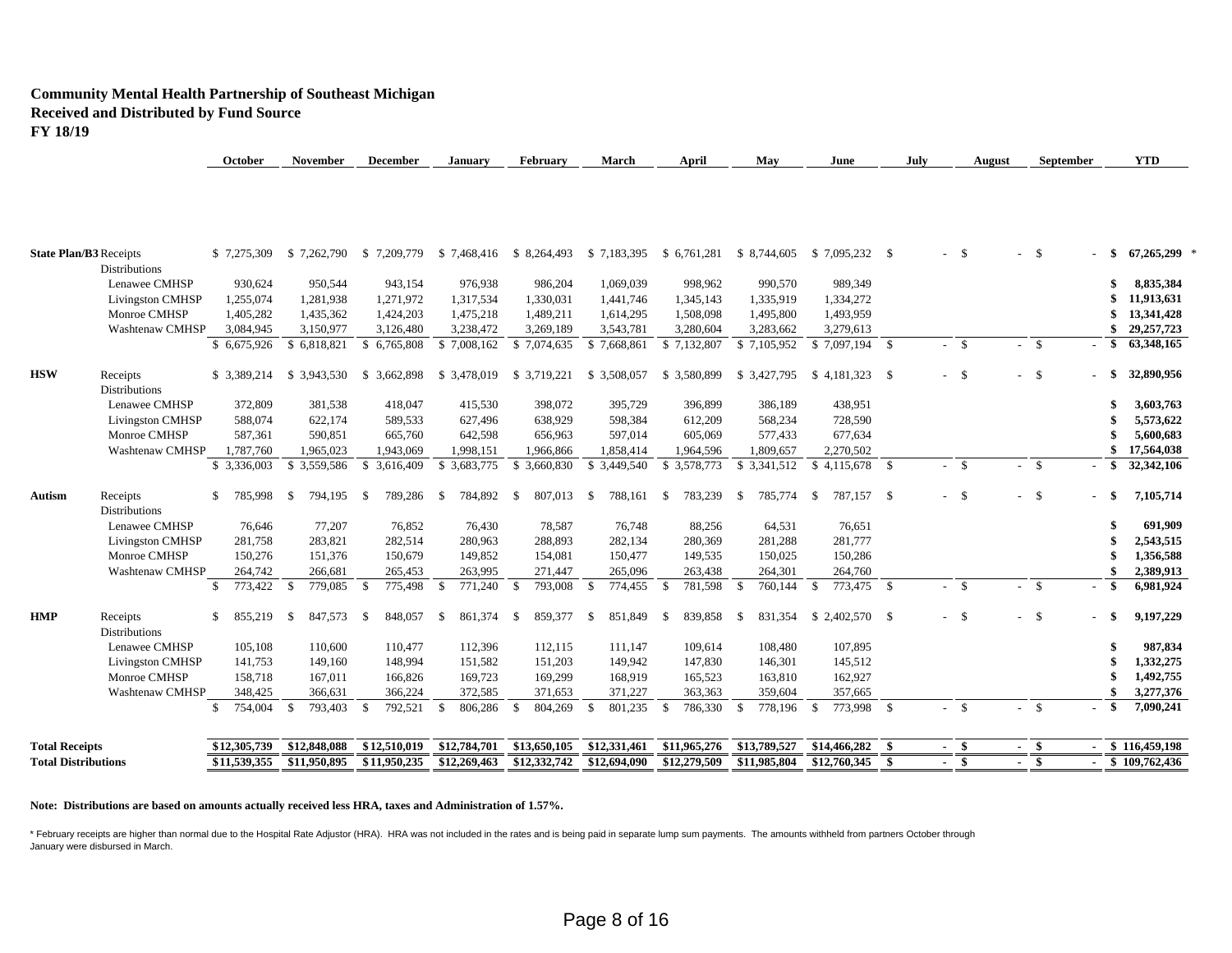Attachment #3 – August 2019



# Regional Board Action Request

| <b>Board Meeting Date:</b> | August 14, 2019                                                                                                                                                          |
|----------------------------|--------------------------------------------------------------------------------------------------------------------------------------------------------------------------|
| <b>Action Requested:</b>   | Approve the proposed 2019 Budget $3rd$ amendment with allocations as presented.                                                                                          |
| Background:                | The fiscal year 2019 budget is representative and in an adherence to the contracts<br>entered into with the Michigan Department of Health and Human Services<br>(MDHHS). |

Connection to PIHP/MDCH Contract, Regional Strategic Plan or Shared Governance Model:

PIHP/MDCH Contract Section 8.0 Contract Financing CMHPSM Regional Agreements

Recommend: Approval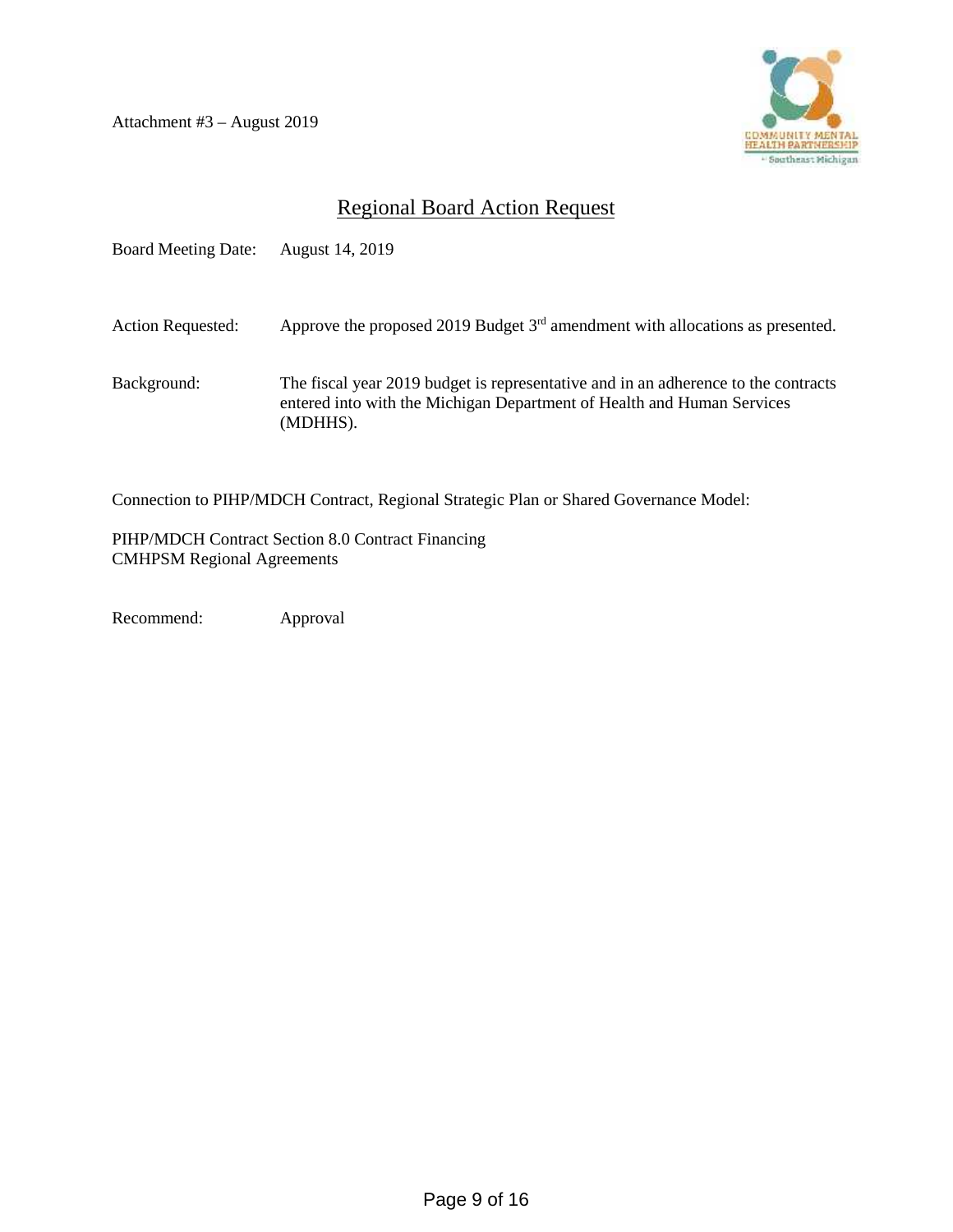# **Community Mental Health Partnership of Southeast Michigan FY19 3rd Amendment Budget**

|                                                 | Original         | 2nd Amend                             |                   | 3rd Amend     |              |                        | Percent          |
|-------------------------------------------------|------------------|---------------------------------------|-------------------|---------------|--------------|------------------------|------------------|
|                                                 | <b>FY19</b>      | FY19                                  |                   | <b>FY19</b>   |              | Increase               | Increase         |
|                                                 | <b>Budget</b>    | <b>Budget</b>                         |                   | <b>Budget</b> |              | (Decrease)             | (Decrease)       |
| <b>Operating Revenue</b>                        |                  |                                       |                   |               |              |                        |                  |
| Medicaid Capitation SP/B3                       | 128,824,711      | 87,280,931                            |                   | 90,118,463    |              | 2,837,532              | 3.25% 1          |
| Medicaid Capitation HSW                         |                  | 43,998,199                            |                   | 43,998,199    |              |                        | 0.00%            |
| Performance Based Incentive Pool                | 1,133,238        | 1,499,519                             |                   | 1,499,519     |              |                        | 0.00%            |
| Medicaid SUD Capitation                         | 2,264,122        | 2,427,015                             |                   | 2,427,015     |              |                        | 0.00%            |
| Healthy Michigan Plan                           | 8,992,448        | 10,204,910                            |                   | 12,566,962    |              | 2,362,052              | 23.15% 1         |
| Healthy Michigan Plan SUD                       | 4,154,073        | 4,427,786                             |                   | 4,427,786     |              |                        | 0.00%            |
| Autism                                          | 6,863,011        | 9,480,753                             |                   | 9,480,753     |              |                        | 0.00%            |
| <b>SUD Community Block Grant</b>                | 6,909,480        | 6,660,943                             |                   | 8,762,796     |              | 2,101,853              | 31.55% 2         |
| <b>Block Grants</b>                             | 386,626          | 550,000                               |                   | 430,000       |              | (120,000)              | $-21.82\%$ 3     |
| SUD PA2 - Cobo Tax Revenue                      | 1,860,059        | 1,860,059                             |                   | 1,860,059     |              | $\overline{a}$         | 0.00%            |
| SUD PA2 - Cobo Tax Use of Reserv                | 1,564,432        | 1,564,432                             |                   | 1,564,432     |              |                        | 0.00%            |
| <b>Local Match</b>                              | 1,577,780        | 1,577,780                             |                   | 1,577,780     |              |                        | 0.00%            |
| Other Revenue                                   | 327,921          | 331,920                               |                   | 331,920       |              |                        | 0.00%            |
| Anticipated Medicaid Revenue                    |                  | 13,868,008                            |                   | 10,295,312    |              | (3,572,696)            | $-25.76\%$ 4     |
| Shared Risk Corridor MDHHS share                |                  |                                       |                   | \$2,144,353   |              | 2,144,353              |                  |
| <b>Total Revenue</b>                            | 164,857,900      | \$<br>185,732,255                     | $\mathbf{\$}$     | 191,485,349   | $\mathbf{s}$ | 5,753,094              | 3.10%            |
|                                                 |                  |                                       |                   |               |              |                        |                  |
|                                                 |                  |                                       |                   |               |              |                        |                  |
| <b>Funding For CMHSP Partners</b>               |                  |                                       |                   |               |              |                        |                  |
| Lenawee CMHSP                                   | 17,345,491       | 18,400,108                            |                   | 17,142,675    |              | (1,257,433)            | $-6.83\%$ 5      |
| <b>Livingston CMHSP</b>                         | 26,020,720       | 29,238,050                            |                   | 30,018,142    |              | 780,092                | 2.67% 5          |
| Monroe CMHSP                                    | 27,878,110       | 31,881,500                            |                   | 33,151,499    |              | 1,269,999              | 3.98% 5          |
| Washtenaw CMHSP                                 | 69,340,230       | 78,723,853                            |                   | 80,056,896    |              | 1,333,043              | 1.69% 5          |
| Total Funding For CMHSP Partner: \$ 140,584,551 |                  | $\overline{$}3\overline{1}58,243,511$ | \$                | 160,369,212   | \$           | 2,125,701              | 1.94%            |
|                                                 |                  |                                       |                   |               |              |                        |                  |
| <b>Funding For SUD Services</b>                 |                  |                                       |                   |               |              |                        |                  |
| Lenawee County                                  | 2,113,893        | 2,118,015                             |                   | 2,170,015     |              | 52,000                 | 2.46% 2          |
| Livingston County                               | 2,868,451        | 2,870,825                             |                   | 2,050,825     |              | (820,000)              | $-28.56\%$ 2     |
| Monroe County                                   | 2,634,512        | 2,669,660                             |                   | 2,208,660     |              | (461,000)              | $-17.27\%$ 2     |
| Washtenaw County                                | 7,859,326        | 7,988,563                             |                   | 7,747,563     |              | (241,000)              | $-3.02\%$ 2      |
| <b>State Targeted Response</b>                  |                  |                                       |                   | 1,767,719     |              | 1,767,719              | $\overline{c}$   |
| <b>State Opioid Response</b>                    |                  |                                       |                   | 1,117,055     |              | 1,117,055              | $\boldsymbol{2}$ |
| <b>Total Funding For SUD Services</b>           | \$<br>15,476,181 | \$<br>15,647,063                      | $\boldsymbol{\$}$ | 17,061,837    | \$           | $\overline{1,}414,774$ | 14.53%           |
|                                                 |                  |                                       |                   |               |              |                        |                  |
| <b>Other Contractual Obligations</b>            |                  |                                       |                   |               |              |                        |                  |
| <b>Hospital Rate Adjuster</b>                   | 2,207,816        | 2,943,755                             |                   | 4,819,584     |              | 1,875,829              | 63.72% 1         |
| <b>Insurance Provider Assessment Tax</b>        | 1,059,026        | 1,456,827                             |                   | 1,685,151     |              | 228,324                | 15.67% 6         |
| Local Match                                     | 1,577,780        | 1,577,780                             |                   | 1,577,780     |              |                        | 0.00%            |
| <b>Total Other Costs</b>                        | \$<br>4,844,622  | \$<br>5,978,362                       | \$                | 8,082,515     | \$           | 2,104,153              | 26.03%           |
|                                                 |                  |                                       |                   |               |              |                        |                  |
| <b>CMHPSM Administrative Costs</b>              |                  |                                       |                   |               |              |                        |                  |
| Salary & Fringe                                 | 2,212,588        | 2,383,701                             |                   | 2,473,693     |              | 89,992                 | 3.78% 2          |
| <b>Administrative Contracts</b>                 | 1,523,669        | 1,714,002                             |                   | 1,714,002     |              |                        | 0.00%            |
| <b>Board Expense</b>                            | 4,400            | 2,750                                 |                   | 2,750         |              |                        | 0.00%            |
| All Other Costs                                 | 211,889          | 263,347                               |                   | 281,822       |              | 18,475                 | 7.02% 2          |
| <b>Total Administrative Expense</b>             | \$<br>3,952,546  | \$<br>4,363,800                       | \$                | 4,472,267     | \$           | 108,467                | 2.49%            |
|                                                 |                  |                                       |                   |               |              |                        |                  |
| <b>Risk Reserve Provision</b>                   |                  | \$<br>1,499,519                       | \$                | 1,499,519     |              | $\overline{a}$         | 0.00%            |
|                                                 |                  |                                       |                   |               |              |                        |                  |
| <b>Total Expense</b>                            | \$164,857,900    | \$185,732,255                         |                   | \$191,485,349 | \$           | 5,753,094              | 3.10%            |
|                                                 |                  |                                       |                   |               |              |                        |                  |
| <b>Revenues over (under) Expenditures \$</b>    |                  | \$                                    | \$                |               | - \$         |                        |                  |
|                                                 |                  |                                       |                   |               |              |                        |                  |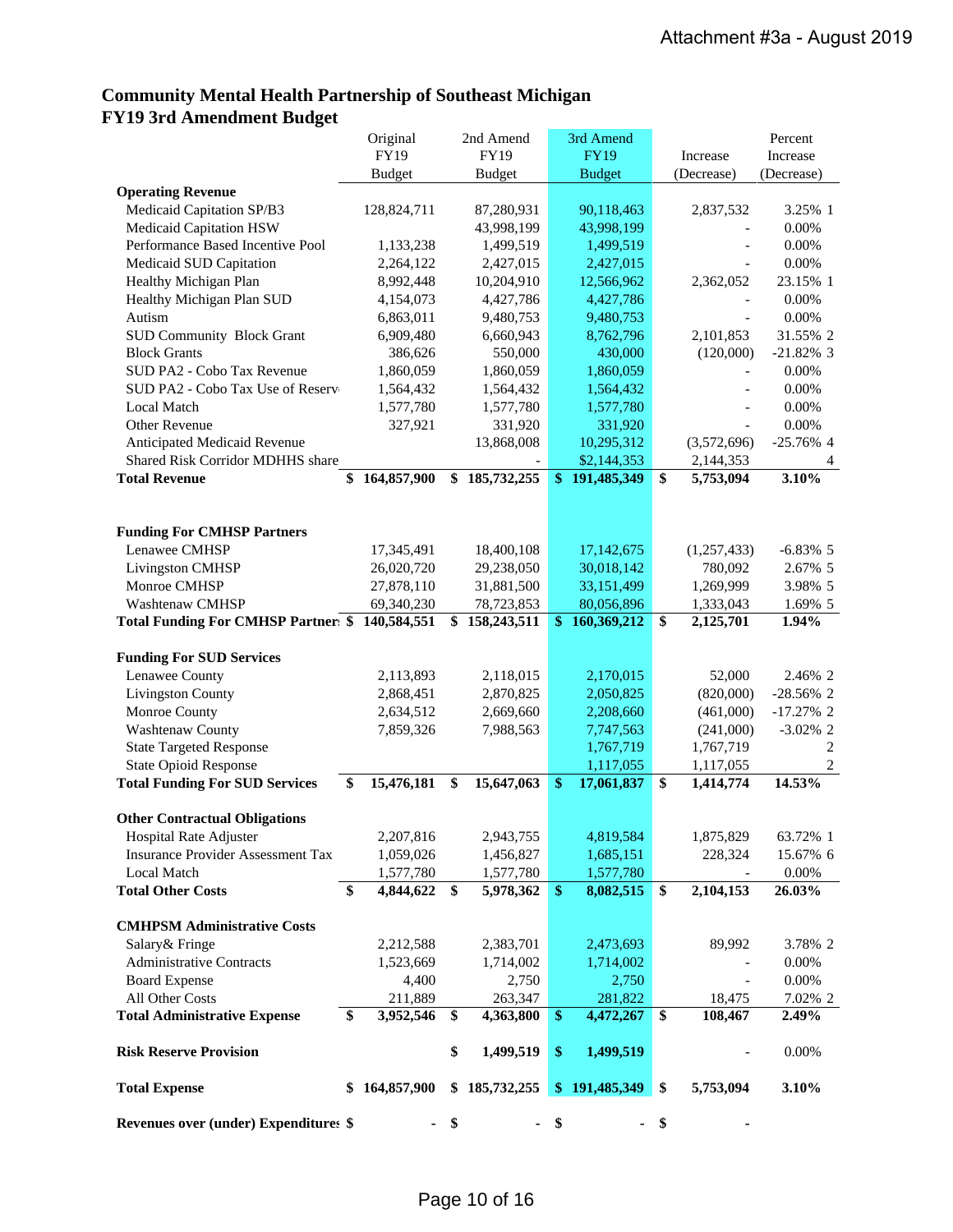# **Community Mental Health Partnership of Southeast Michigan FY19 3rd Amendment Budget**

- 1 Capitated funding categories amended based on projected eligibles annualized, increase of Hospital Rate Adjustment not previously included in the rate projections (correlates with increase in expenditures), and increase in rates for the Direct Care Wage pass through.
- 2 SUD Community Block Grant has been adjusted to the final allocation letter as well as the State Opioid Response and State Opioid Response Supplemental grants approved. The increase in funding correlates with the increase in expenditures across the SUD programming including a grant coordinator and corresponding contracts that are region wide.
- 3 Block Grant reduction reflects the final approved amounts for the PMTO grant and the Clubhouse grant. Reduction in revenues correspond with reduction in expenditures.
- 4 A net decrease in the overall amount needed to balance the region's budget is \$1,432,028. The reduction is due to the increased capitation revenue netted against the increase in CMHSP, HRA and tax expenditures.
- 5 Lenawee, Livingston, Monroe and Washtenaw CMHSP's budgets have been amended to reflect projected funding needed by each respective CMHSP to provide all medically necessary services to Medicaid entitled beneficiaries.
- 6 The Insurance Provider Assessment is increased based on increased eligibles, correlates with revenue increases from those eligbiles.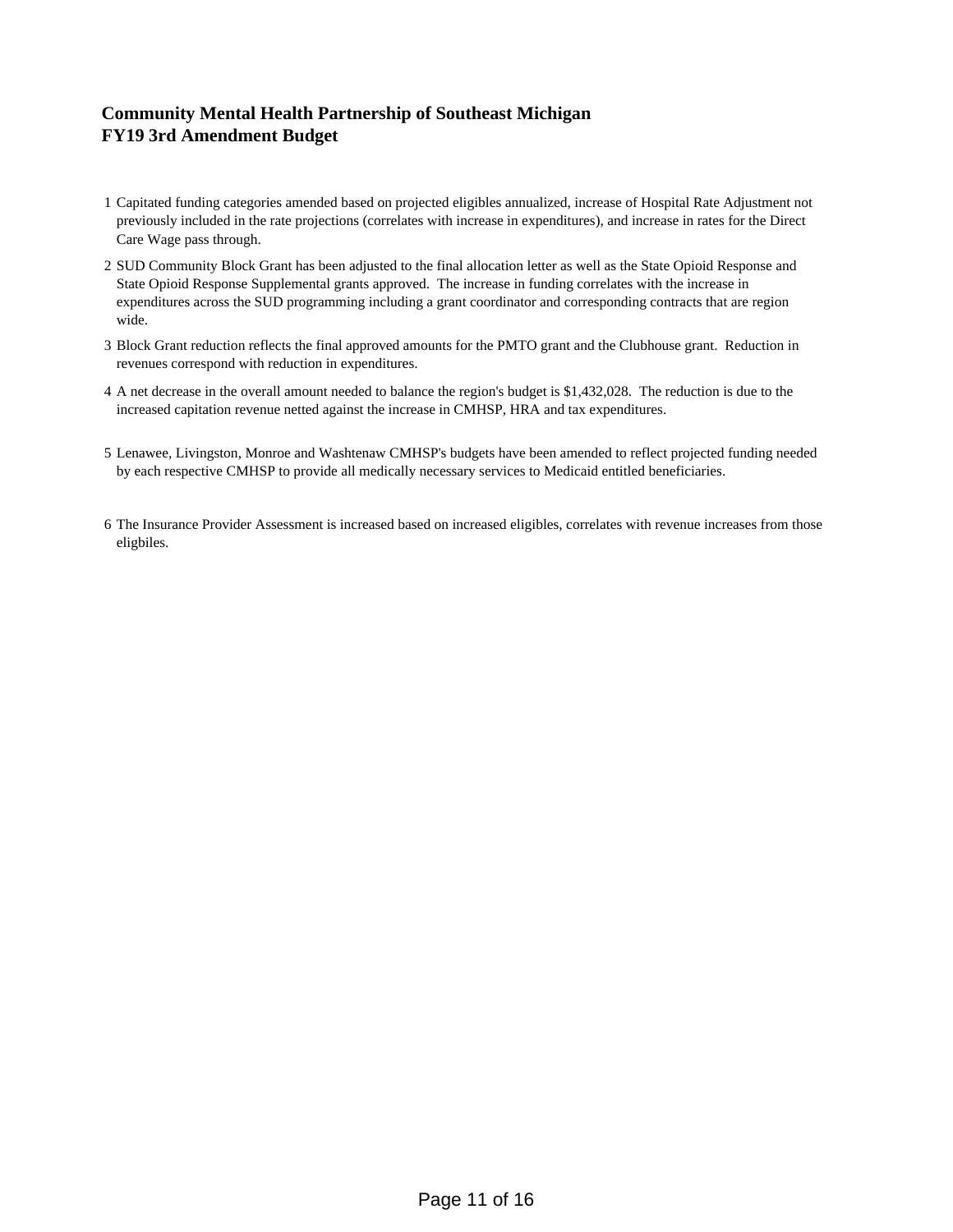

# **Fiscal Year 2020 Preliminary Budget Objectives, Assumptions and Strategies**

Community Mental Health Partnership of Southeast Michigan is using the following objectives, assumptions and strategies to prepare the beginning FY20 budget to be presented at the September 2019 board meeting. Amends will be presented throughout the year to recognize any changes in assumptions or contractual obligations and updates to PIHP rates established by MDHHS.

# CMHPSM FY20 Budget Objectives:

- 1. Fiscal Year 2020 budget will be presented at the September 2019 Board of Directors meeting.
- 2. The proposed budget will uphold the mission and vision of CMHPSM.
- 3. The fiscal year 2020 budget will deliver a responsible balance of financial management, oversight monitoring, regulatory management, an accountable service delivery system, and an adherence to the contracts entered into with the Michigan Department of Health and Human Services (MDHHS).

## CMHPSM FY20 Assumptions:

- 1. The preliminary budget will use the fiscal year 2020 rates applied to Traditional Medicaid Eligibles and HMP Enrollees listings for the CMHPSM region.
- 2. CMHPSM will trend those Traditional Medicaid Eligibles and HMP Enrollees from the most current listing to apply the rates.
- 3. The Risk-Based Funding Allocation Model that provides an actuarially sound model using the risk weights will be used to establish the CMHSP allocation of Medicaid and Healthy Michigan Plan Capitated expenditures. Projections of Waiver allocations will be based on the most current utilizations for CMHSP expenditures. Autism allocations will be based on the prior rolling fiscal year utilization.
- 4. Administrative expenditures will be based on fiscal year 2019 actual year to date information updated with the board approved salary schedule and any projected increases in fringes/contracted services.

# CMHPSM Strategies:

- 1. CMHPSM will collaborate with CMHSP's to establish a consistent and reasonable methodology to balance the budget as a PIHP in whole.
- 2. CMHPSM has coordinated with CMHSP's to review current year budgets and actual expenditures.
- 3. A shared decision model will be utilized to complete the fiscal year 2020 budget to be presented to the board for approval.
- 4. CMHPSM will collaborate with the CMHSP's to identify key areas to increase revenue and reduce expenditures.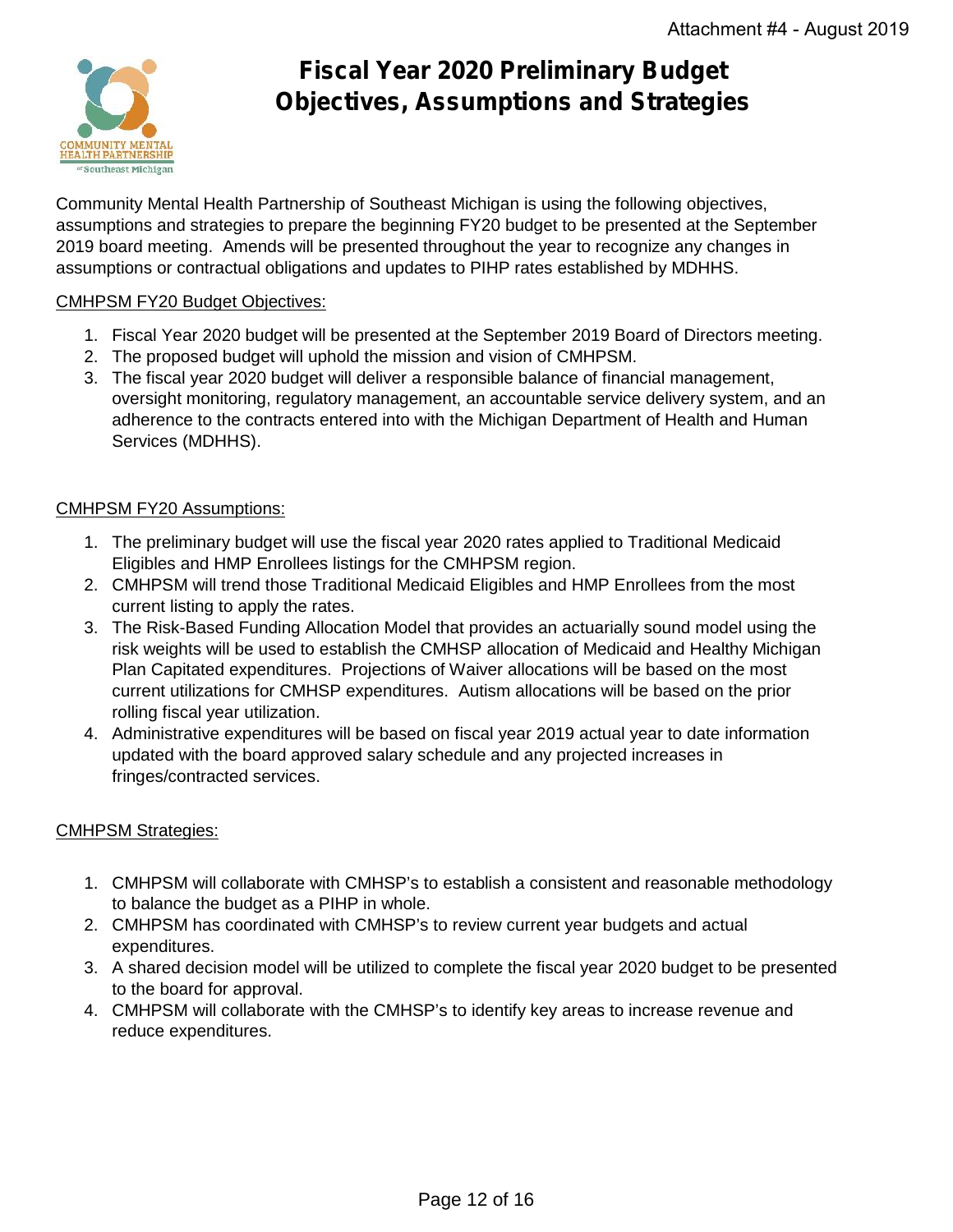Attachment #5 – August 2019



# **Interim CEO Report**

# **Community Mental Health Partnership of Southeast Michigan**

# **Submitted to the CMHPSM Board of Directors**

**August 8, 2019 for August 14, 2019 Meeting**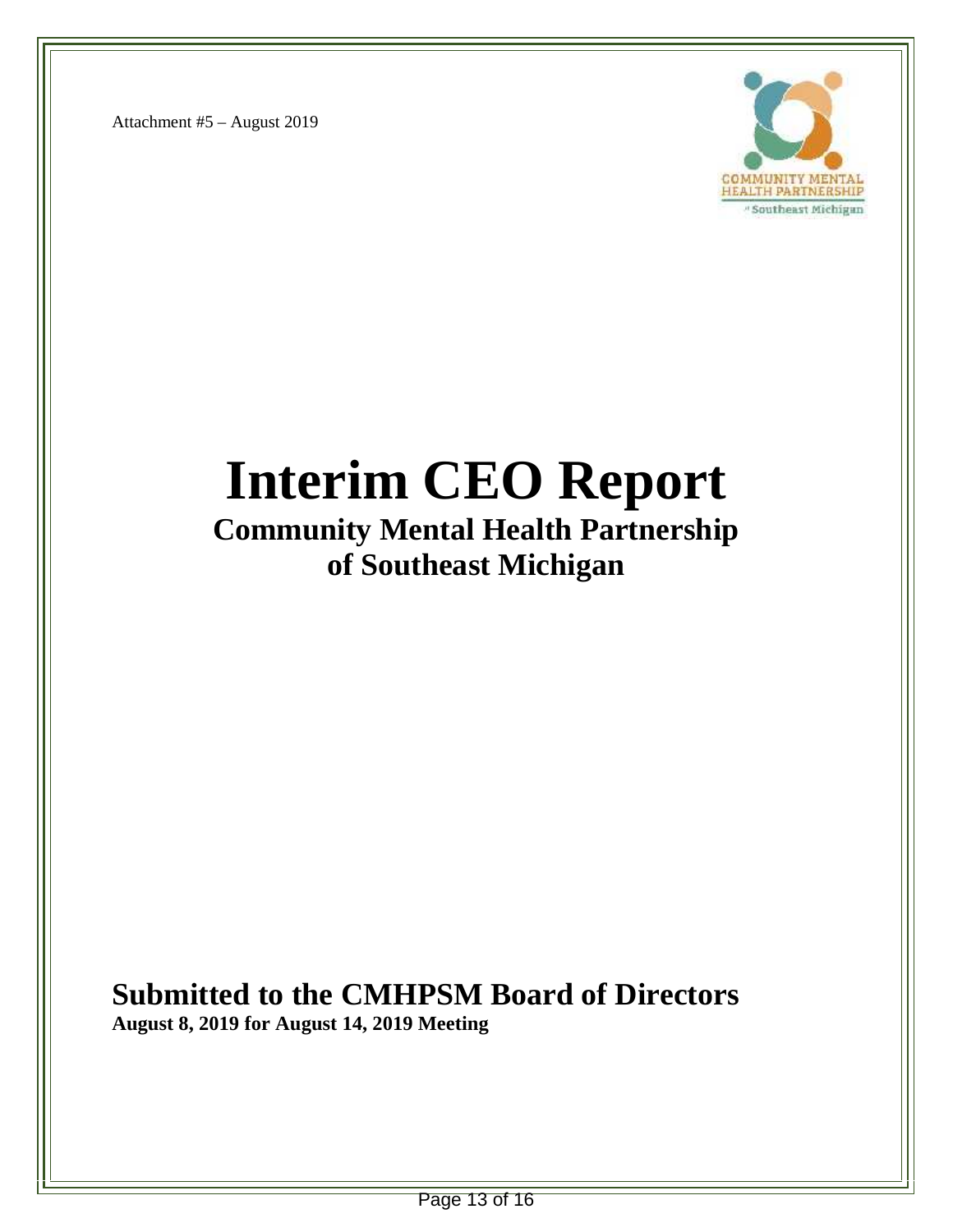#### **CMHPSM INTERIM CEO'S REPORT TO COMMUNITY MENTAL HEALTH PARTNERSHIP OF SOUTHEAST MICHIGAN BOARD OF DIRECTORS**

August 14, 2019

#### *CMHPSM Update*

The next CMHPSM all staff meeting is scheduled for August 11, 2019.

 The last Interim CEO Update was sent out July 26 to staff and then forwarded to the Regional Board. The next Interim CEO Update is scheduled to be sent to staff on August 30.

 The CMHPSM office relocation workgroup has continued to work on the project. Five letters of intent have been sent out as of this Board update, we have received three responses back. We have had ongoing negotiations and intend to fully negotiate with 2-3 options upon recommendation from our commercial realtor. While our project plan has been delayed slightly due to some interesting responses to our LOIs, we have bought some additional time with the County space. We have moved two staff persons to our conference room space and acquired the front conference room space for our use. We will be abandoning the Patrick Barrie conference room to the County so they can begin a significant portion of their construction project. Stephannie has begun coordinating with staff persons to move previously scheduled meetings from mid-September on. An updated project plan has been provided in the Regional Board meeting packet.

#### *CMHPSM Staffing Update*

- The CMHPSM Employee Engagement results have not yet been provided by ADP, we anticipate having those results for the September meeting and have reached out to ADP. Our ADP representative has left ADP and we are in the process of transitioning to our new ADP representative.
- The CMHPSM has hired Joelen Kersten in the position of Clinical Treatment Coordinator on July 15. We have been working with one clinical treatment staff person at the CMHPSM since early this year, when an employee went on leave.
- The CMHPSM posted the position of Utilization and Treatment Specialist which Joelen Kersten previously held on July 23, 2019 after a review and update of the job description.
- The CMHPSM has posted the position of Grants Coordinator, which will backfill the opening created when Nicole Adelman became our Clinical and SUD Director. The position is still currently posted.
- The CMHPSM has posted Anyone interested in obtaining additional information about open CMHPSM positions should visit our website at: https://www.cmhpsm.org/interested-in-employment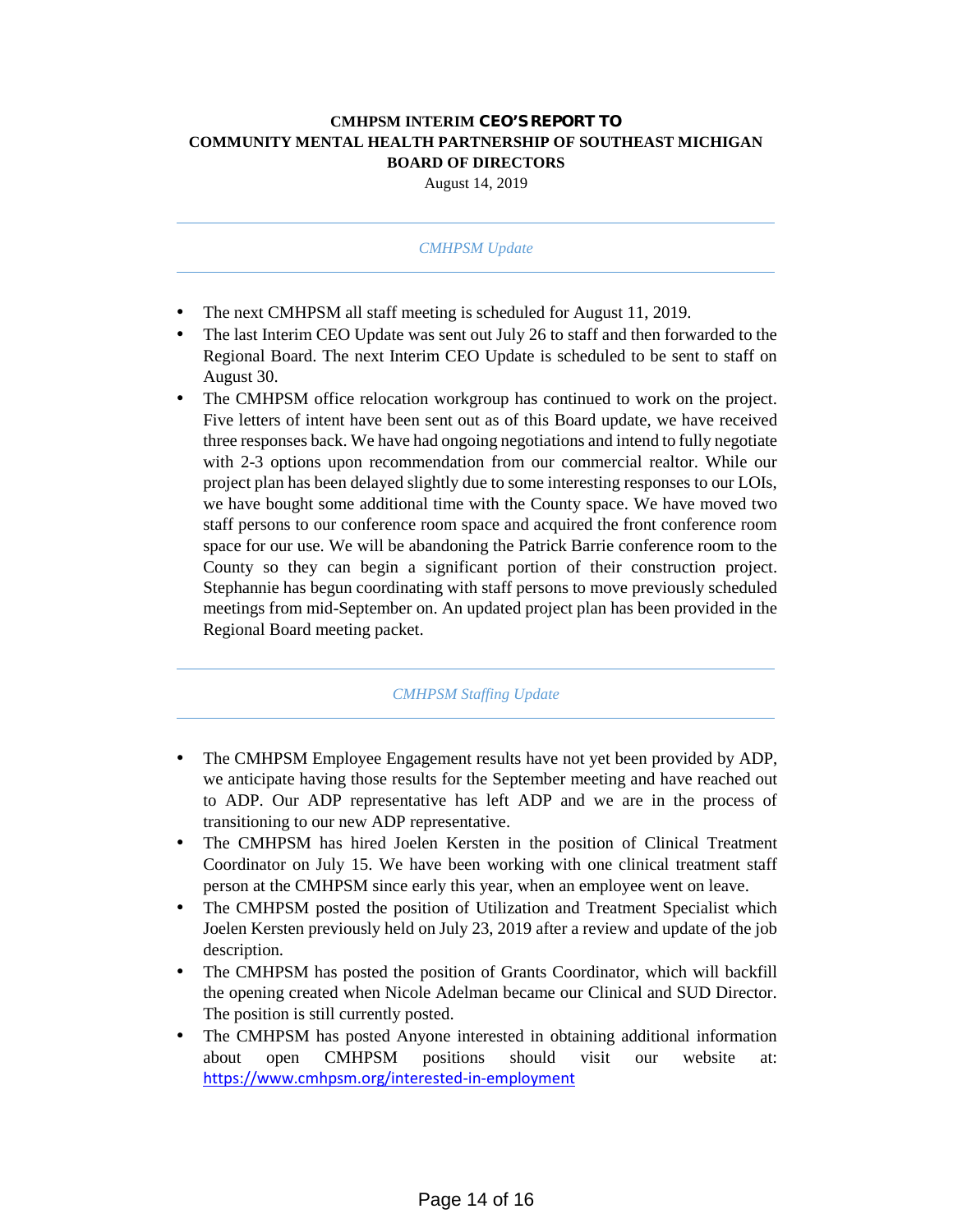#### *Regional Update*

 The CMHPSM Interim CEO and the Regional CMHSP Executive Directors issued a letter to Governor Whitmer and MDHHS Director Gordon related to the MDHHS decision related to Lakeshore Regional Entity's proposed contractual termination effective 9/30/2019.

#### *Statewide Update*

- The CMHPSM Interim CEO and the Regional CMHSP Executive Directors issued an urgent letter to the Washtenaw County related to their proposed FY2020 budget.
- We are still awaiting final FY2020 rate information, the July 24 rate setting meeting occurred, and some general draft information was provided. The initial limited information looked positive for our region. We have yet to receive the rate capitation certification documentation as of the writing of this report. The CMHPSM and the CMHSPs have worked to ensure our encounter, BHTEDS and any supplemental rate setting data is as clean as possible.
- The PIHP Contract Negotiations process has completed for the initial FY2020 MDHHS/PIHP contract. Negotiations are already under way for the first amendment to that agreement.
- I attended the PIHP CEO meetings for August.

Respectfully Submitted,

 $f_{\nightharpoonup}$  Ce.

James Colaianne, MPA